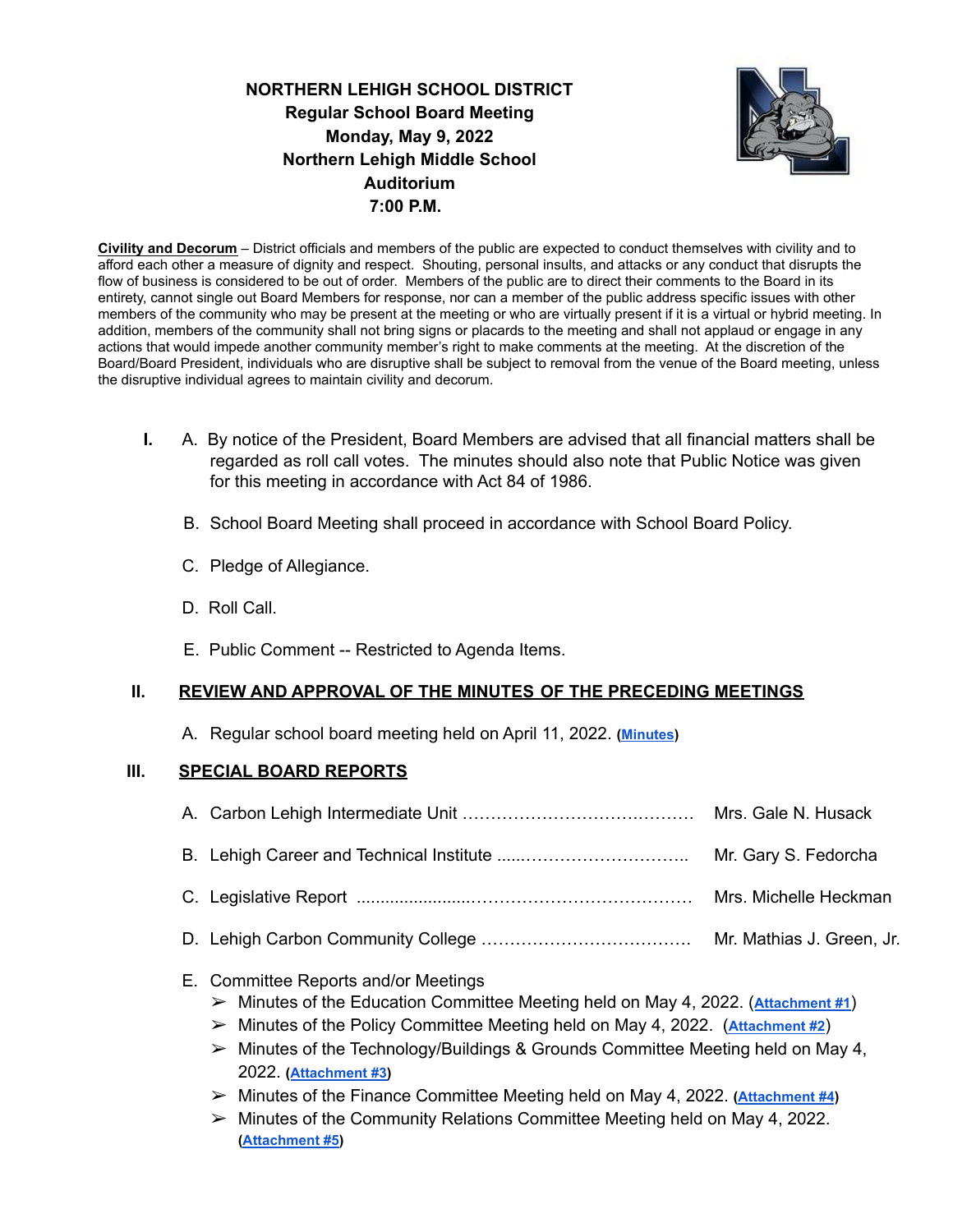|    | F. Student Representatives to the Board Report                                                                                                                                                                                                                                                                                                                                                                                                                                                                                                | Ms. Paige Craddock<br>Ms. Danielle Dougherty |
|----|-----------------------------------------------------------------------------------------------------------------------------------------------------------------------------------------------------------------------------------------------------------------------------------------------------------------------------------------------------------------------------------------------------------------------------------------------------------------------------------------------------------------------------------------------|----------------------------------------------|
|    |                                                                                                                                                                                                                                                                                                                                                                                                                                                                                                                                               |                                              |
|    | $\geq$ 2022-2023 Budget Presentation<br>$\triangleright$ Bond Refinancing Discussion                                                                                                                                                                                                                                                                                                                                                                                                                                                          |                                              |
| L. | $\triangleright$ State Standardized Testing<br>$\triangleright$ ESSER Update                                                                                                                                                                                                                                                                                                                                                                                                                                                                  |                                              |
|    | $\triangleright$ Neff's National Bank Education Foundation Donation<br>$\triangleright$ Recognition of Paige Craddock - Student Representative to the Board<br>► Recognition of Retirees: Elizabeth Case, Catherine Farole, Janet Millen,<br><b>Beverly Overholt</b><br>$\triangleright$ National Teacher Appreciation Week – May 2-6, 2022<br>$\triangleright$ National School Nurse Appreciation Week – May 6-12, 2022<br>$\geq$ Cafeteria Worker Appreciation Day – May 6, 2022<br>$\triangleright$ National Police Week - May 15-21, 2022 |                                              |

K. An executive session will be held at 6:15 p.m. in the Middle School Library

## **IV. PERSONNEL**

- A. Resignation/Retirement
	- 1. With regret, accept the retirement resignation of Jody Remaley from her position as Paraprofessional at Slatington Elementary, effective the end of the 2021-2022 school year. Mrs. Remaley will be retiring from the Northern Lehigh School District after 23 years of service.
	- 2. WIth regret, accept the retirement resignation of Stephanie Beers from her position as Cook's Helper at Slatington Elementary, effective the end of the day June 8, 2022. Mrs. Beers will be retiring from the Northern Lehigh School District after 28 years of service.
	- 3. Accept the resignation of Sara Duncan from her position as Cook's Helper, effective April 1, 2022.
- B. Appointment Instructional

| <b>Professional Employee</b><br>1. Megan Starner |             |                                                         |
|--------------------------------------------------|-------------|---------------------------------------------------------|
|                                                  | Assignment: | <b>Special Education Teacher Middle School</b>          |
|                                                  | Salary:     | \$66,575 (Step 9 Masters+24 on the 2022-2023 CBA Salary |
|                                                  |             | Schedule)                                               |
|                                                  | Effective:  | August 23, 2022                                         |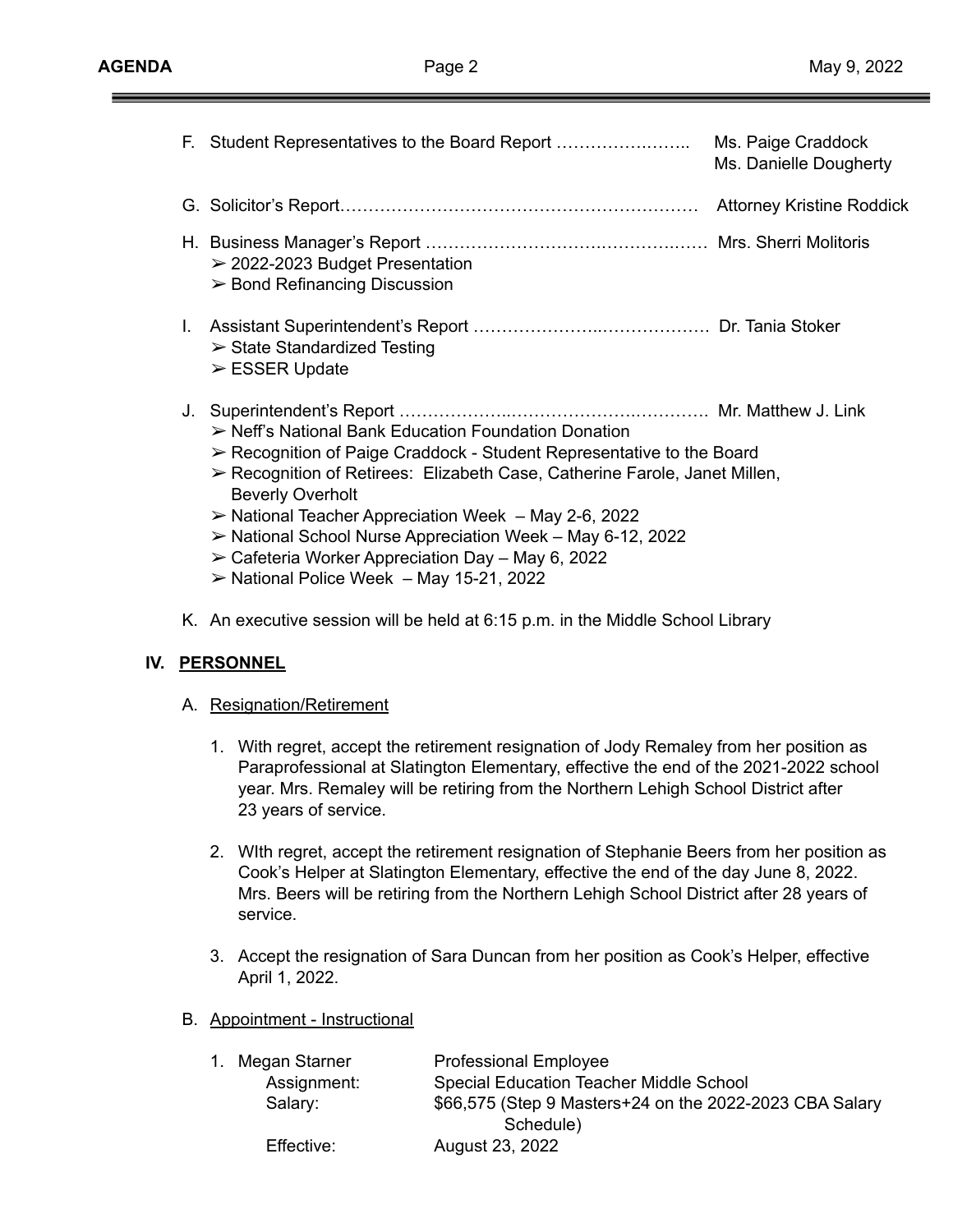| 2. Brittany Warner-Maidman | <b>Temporary Professional Employee</b>               |
|----------------------------|------------------------------------------------------|
| Assignment:                | Art Teacher Elementary Schools                       |
| Salary:                    | \$62,075 (Step 4 Masters on the 2021-2022 CBA Salary |
|                            | Schedule)                                            |
| Effective:                 | August 23, 2022                                      |
|                            |                                                      |

#### C. Appointment - Non-Instructional

Sharon Kanas Salary: \$13.87

Assignment: Cafeteria Monitor Slatington Elementary Effective: May 16, 2022

D. Administrative Transfer - Instructional

| Nicole Nightlinger |                                                |
|--------------------|------------------------------------------------|
| From:              | Teacher on Special Assignment (ToSA)           |
| To∶                | <b>Special Education Teacher Middle School</b> |
| Salary:            | No Change in salary                            |
| Effective:         | August 23, 2022                                |

#### E. Administrative Transfer - Non-Instructional

Rebecca Edwards

From: 10 Month Office Paraprofessional High School To: 12 Month Office Paraprofessional High School Salary: No Change in salary Effective: February 7, 2022

#### F. Family Medical Leave

- 1. Approve the request of employee #6824 to take a medical leave of absence for the birth of a child, beginning on or about August 26, 2022. Employee is requesting to use accumulated sick and personal days. Upon exhaustion of eligible days, employee is requesting an unpaid family medical leave. Employee plans to return to their position upon release from their physician.
- 2. Approve the request of employee #6929 to take a medical leave of absence for their own medical reasons beginning on March 15, 2022. Employee is requesting to use accumulated sick, personal and vacation days during this time. Upon exhaustion of paid days off, the employee is requesting a 12 week FMLA beginning on May 27 and ending on August 18, 2022.

#### G. Unpaid Medical Leave

Approve the request of employee #7277 to take an unpaid medical leave of absence beginning on May 6, 2022, for their own medical reasons. Employee is requesting to use accumulated paid time off prior to unpaid days. Employee plans to return to their position upon release from their physician.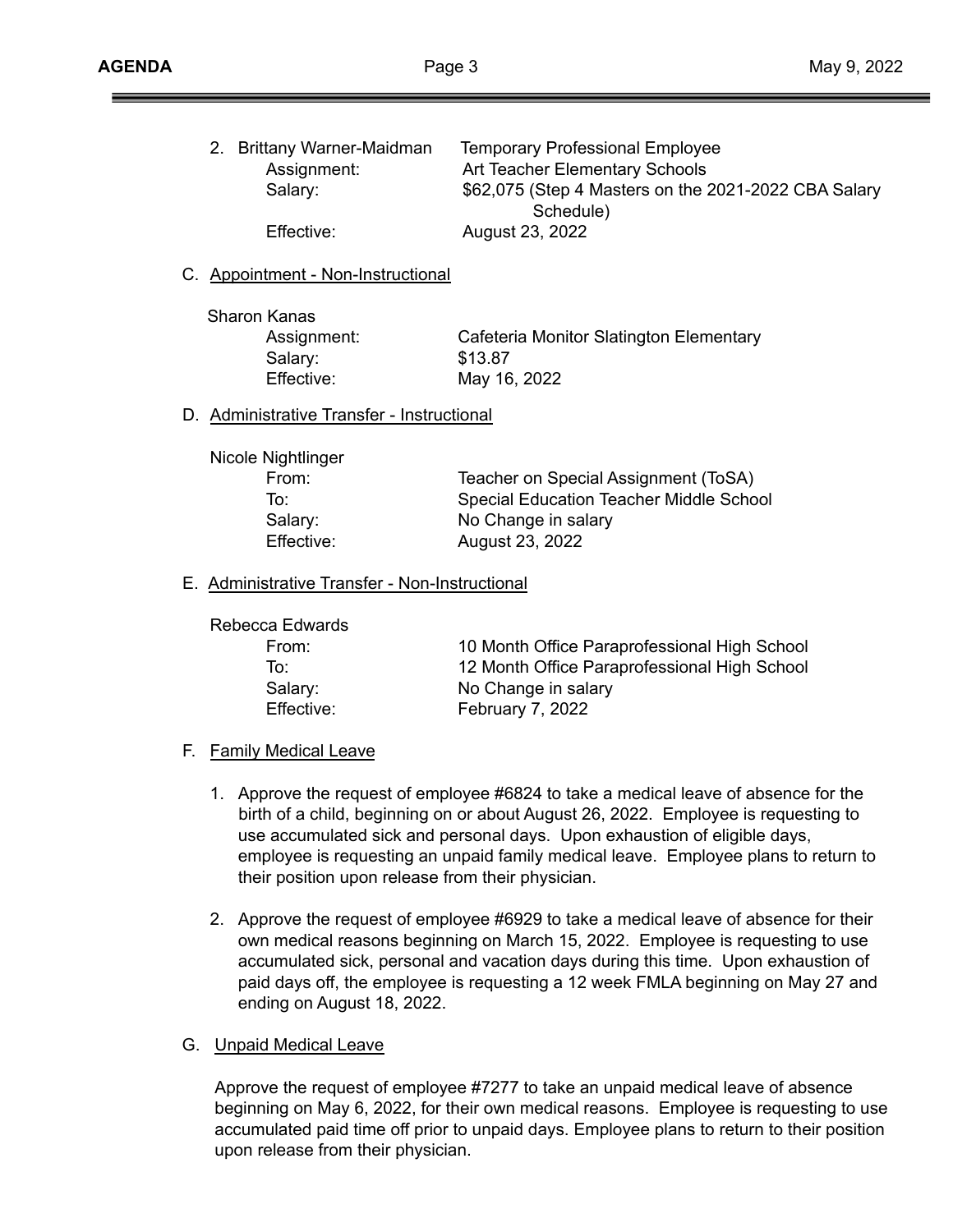- H. After-School Program Positions Funding through ESSER III After-School Set Aside Amanda Grozier **Paraprofessional** Hourly Rate
- I. Summer Program Positions Funding through ESSER III Grant
	- 1. Motion to approve the following individuals to the listed positions for the Open Horizons/I.N.S.P.I.R.E. Summer 2022 Program:

| Name                   | Position          | Rate               | Completion Prog. |
|------------------------|-------------------|--------------------|------------------|
|                        |                   |                    | Prem. Pay        |
| <b>Manuel Gonzalez</b> | Secondary Coord.  | \$6,290            | up to \$1,000    |
| Susan Beil             | Elementary Coord. | \$6,290            | up to \$1,000    |
| Megan Farkas           | Paraprofessional  | <b>Hourly Rate</b> | up to \$750      |
| Denise Minnich         | Paraprofessional  | <b>Hourly Rate</b> | up to \$750      |
| Jessica Jones          | Paraprofessional  | <b>Hourly Rate</b> | up to \$750      |
| Kassandra Beller       | Paraprofessional  | <b>Hourly Rate</b> | up to \$750      |
| Amy Dobie              | Paraprofessional  | <b>Hourly Rate</b> | up to \$750      |
| Angela Everett         | Instructor        | CBA Curr. Rate/Hr. | up to \$1,000    |
| Katlyn Fake            | Instructor        | CBA Curr. Rate/Hr. | up to \$1,000    |
| MaryAnn Mattiola       | Instructor        | CBA Curr. Rate/Hr. | up to \$500      |
| <b>Blasia Dunham</b>   | Instructor        | CBA Curr. Rate/Hr. | up to \$500      |

2. Approve to conduct an Extended School Year (ESY) Program for students with special needs from July 11-28, 2022. The program will run weekly, Monday through Thursday, from 9:00AM-12:00PM. Further approve to employ the following individuals to the listed positions for the ESY program:

| Position         | Rate               | <b>Completion Prog.</b> |
|------------------|--------------------|-------------------------|
|                  |                    | Prem. Pay               |
| Instructor       | CBA Curr. Rate/Hr. | Up to \$1,000           |
| Instructor       | CBA Curr. Rate/Hr. | Up to \$1,000           |
| Instructor       | CBA Curr. Rate/Hr. | Up to \$1,000           |
| Paraprofessional | <b>Hourly Rate</b> | Up to \$750             |
| Paraprofessional | Hourly Rate        | Up to \$750             |
| Paraprofessional | <b>Hourly Rate</b> | Up to \$750             |
| Paraprofessional | <b>Hourly Rate</b> | Up to \$750             |
|                  |                    |                         |

- 3. Approve to continue to employ Jenn Haas as transportation paraprofessional for student #2390125. The extended school year program runs June 27- August 5. Approve compensation for three hours per day at her agreed upon 2021-2022 and 2022-2023 hourly rate plus the completion program premium pay of \$750.
- 4. Motion to approve the following individual to Middle School STEAM Camp position for the summer of 2022, funding through ESSER III B (Summer Enrichment):

Jessica Jones Paraprofessional 2021-2022 Hourly Rate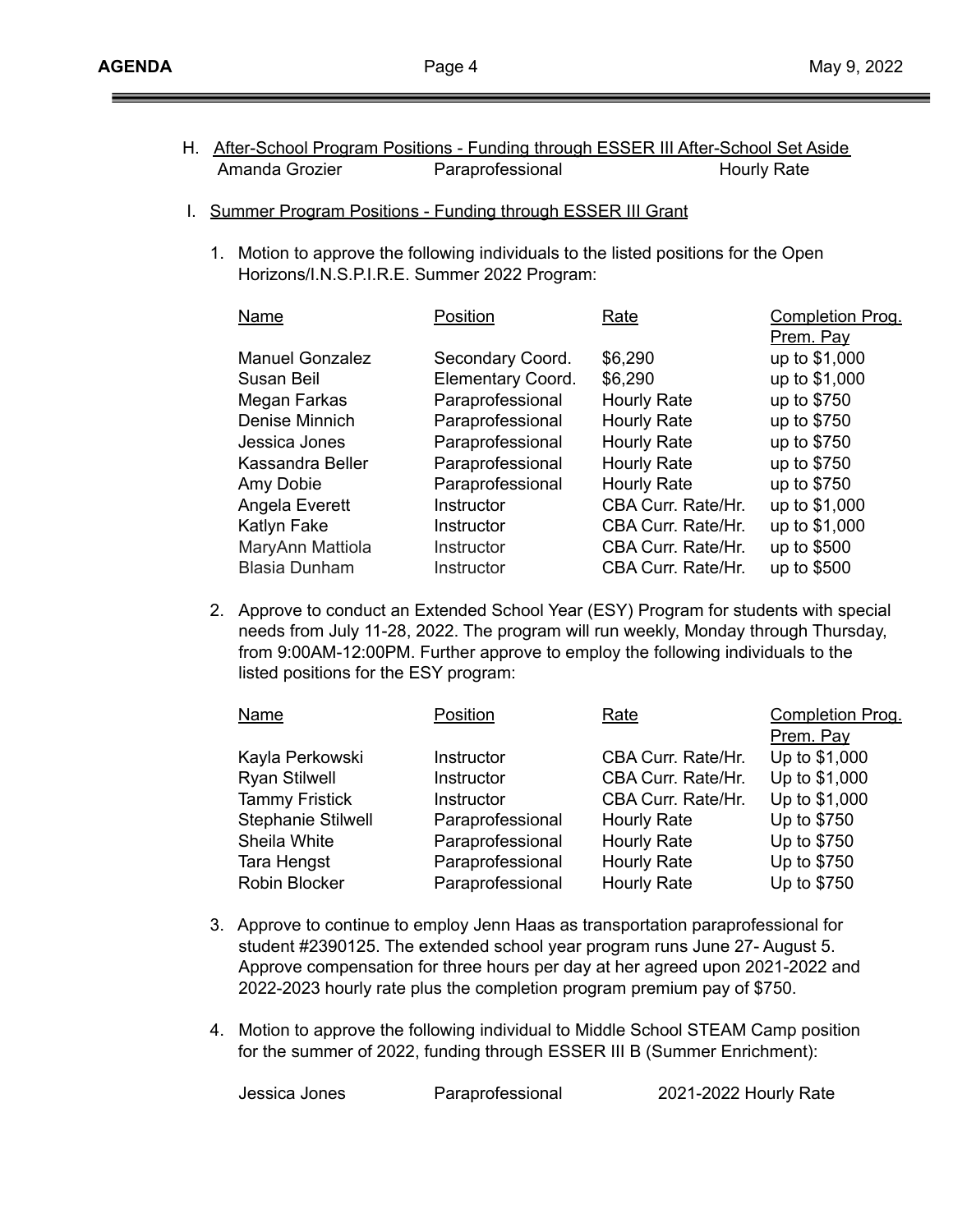## J. Co-Curricular Appointment 2022-2023

Motion to appointment the following Co-Curricular positions for the 2022-2023 school year:

| <b>Michael Bauer</b>     | MS Boys' Basketball Coach                | \$5,034 |
|--------------------------|------------------------------------------|---------|
| Matthew Egan             | Assistant Boys' Basketball Coach         | \$5,136 |
| <b>Christopher Heery</b> | Head Girls' Basketball Coach             | \$7,901 |
| Stephen Huschak          | <b>Winter Intramurals</b>                | \$924   |
| <b>Nick Hosford</b>      | <b>Assistant Wrestling Coach</b>         | \$5,136 |
| Ryan Kern                | <b>Assistant Wrestling Coach</b>         | \$5,136 |
| Michael Lehtonen         | <b>Winter Intramurals</b>                | \$924   |
| Michele Richards         | <b>Cheering Advisor</b>                  | \$3,492 |
| <b>Scott Snyder</b>      | <b>Head Wrestling Coach</b>              | \$7,901 |
| Joseph Tout              | <b>Winter Intramurals</b>                | \$924   |
| <b>Patrick Wanamaker</b> | Head Boys' Basketball Coach              | \$7,901 |
| <b>William Watkins</b>   | <b>Assistant Girls' Basketball Coach</b> | \$5,136 |

## K. Co-Curricular Volunteers 2021-2022

| <b>Andrew Arnold</b>  | <b>Assistant Wrestling Coach</b>       |
|-----------------------|----------------------------------------|
| <b>Chad Groover</b>   | <b>Assistant Wrestling Coach</b>       |
| Dylan Hofmann         | <b>Assistant Wrestling Coach</b>       |
| <b>Bradford Jones</b> | Assistant Girls' Basketball Coach      |
| <b>Timothy Whalen</b> | <b>Assistant Wrestling Coach</b>       |
| Jacob Waylen          | Assistant Boys' Basketball Coach       |
| Samuel Yadush         | <b>Assistant Boys' Wrestling Coach</b> |
|                       |                                        |

#### L. Rescind Summer Program Position

Rescind the motion appointing Anthony Tulio as an Instructor for the Summer Program that was approved at the April 11, 2022, school board meeting.

#### M. Substitute-Instructional

Motion to appoint the following individual as substitute teacher for the 2021-2022 school year at the 2021-2022 substitute teacher rates as approved on the Supplemental Personnel Salary Schedule:

Talia Lewis\* **\*Pending Verification of Missing Personnel File Items**

N. Brandywine Transportation Bus Drivers/Aides

Motion to approve the following bus drivers/aides from Brandywine Transportation to transport Northern Lehigh School District students for the 2021-2022 school year:

Corrina Varliek - Van Driver Kathleen Oswald - Van Driver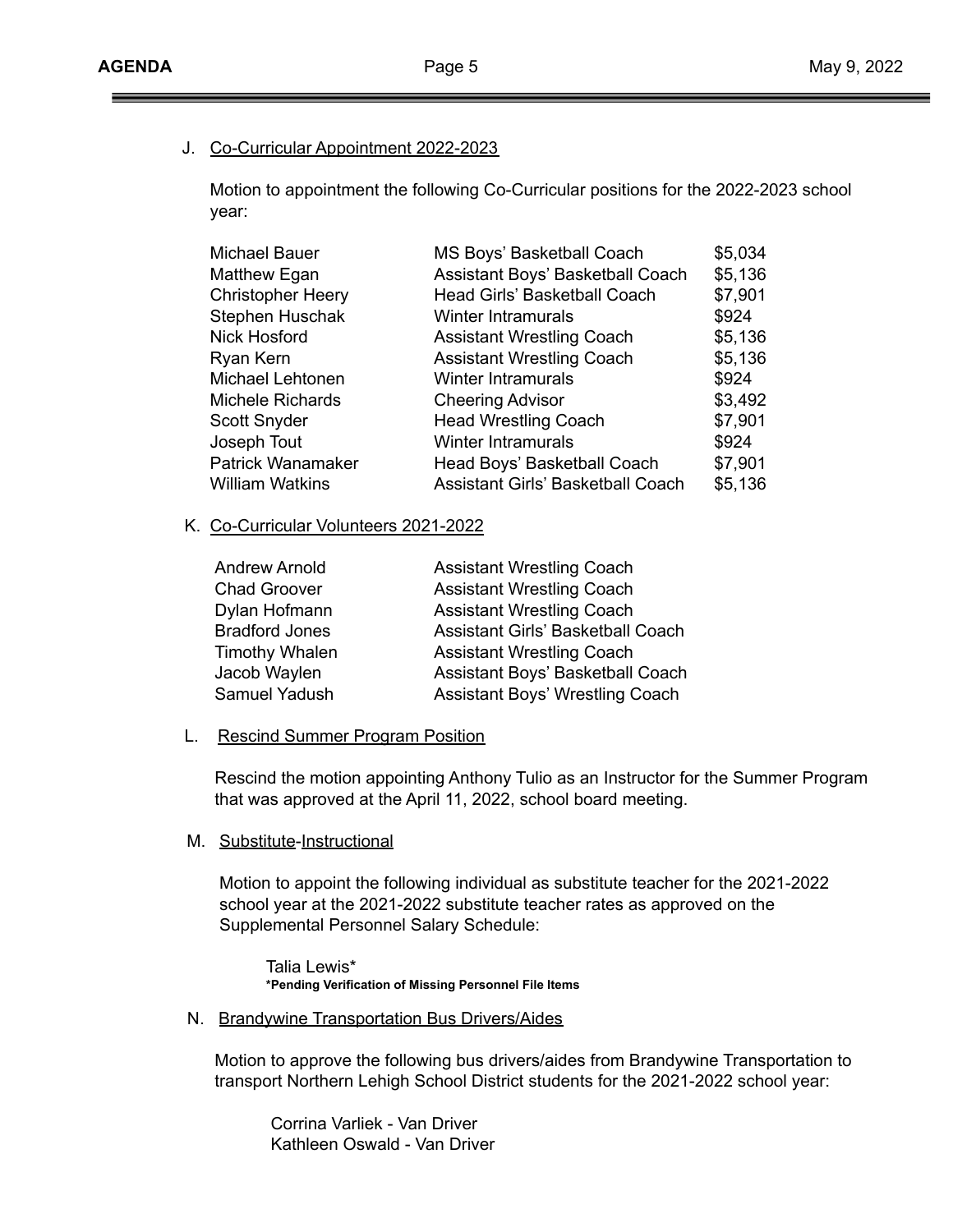## **V. POLICY**

## A. Board Policy First Reading

- 1. Approve school board policy #323 Tobacco and Vaping Employees, as presented after the first reading. (**[Attachment #6](https://drive.google.com/file/d/1AB52hVpzVNAtwJfLtEOfG6TS3iBldAx2/view?usp=sharing)**)
- 2. Approve the school board policy #810.1 Drug/Alcohol Testing Covered Drivers Operations, as presented after the first reading. (**[Attachment #7](https://drive.google.com/file/d/1RTzfk5D6-ErGnsVAWe2YqwfiRBBEhDo5/view?usp=sharing)**)
- 3. Approve the school board policy #810.3 School Vehicle Drivers Operations, as presented after the first reading. (**[Attachment](https://drive.google.com/file/d/10b54JxzBw49OGFzJrhU0gZdRtqdQWm6x/view?usp=sharing) #8**)

#### B. Board Policy Second Reading

- 1. Approve school board policy #318 Attendance and Tardiness Employees, as presented after the second reading. (**[Attachment](https://drive.google.com/file/d/1OL3FDzriemdLlPKShcDmhOoHIvAtE88g/view?usp=sharing) #9**)
- 2. Approve school board policy #331 Job Related Expenses Employees, as presented after the second reading. (**[Attachment](https://drive.google.com/file/d/1S_TtLxFiJOqZQ1Nx_mqfkxKoPG-cDi0s/view?usp=sharing) #10**)
- 3. Approve school board policy #332 Working Periods Employees, as presented after the second reading. (**[Attachment #11](https://drive.google.com/file/d/1KBpUBEzR3nCqLcx5mGPUWPOdAPaKovpE/view?usp=sharing)**)
- 4. Approve school board policy #334 Sick Leave Employees, as presented after the second reading. (**[Attachment #12](https://drive.google.com/file/d/1BxgNaiKM65TYhev6aexPUtN0NuedBXuY/view?usp=sharing)**)
- 5. Approve school board policy #815.1 Social Media Operations, as presented after the second reading. (**[Attachment #13](https://drive.google.com/file/d/1Qd3HoJONVTI19MbqOHADapqQJv21ScgX/view?usp=sharing)**)
- 6. Approve school board policy #845 Identification Badge Operations, as presented after the second reading. (**[Attachment #14](https://drive.google.com/file/d/1OdZSaLB9z38Wjhzxy1GYnrPPTy3GxK95/view?usp=sharing)**)
- C. Field Trip

National Honor Society/Student Council - High School – New York City, NY – May 13, 2022 – This trip is fully funded by the High School National Honor Society/Student Council students.

## **VI. CONFERENCES**

## **VII. CURRICULUM AND INSTRUCTION**

A. Lit Camp

As per the recommendation of the administration and the Education Committee, approve the purchase of Scholastic LitCamp for use in the Open Horizons Summer Program for a total cost of \$5875.10 to be funded through ESSER III . (**[Attachment #15](https://drive.google.com/file/d/1PdGvY-MnzAdOyExjlBCoLkT_cWbiAEo5/view?usp=sharing)**)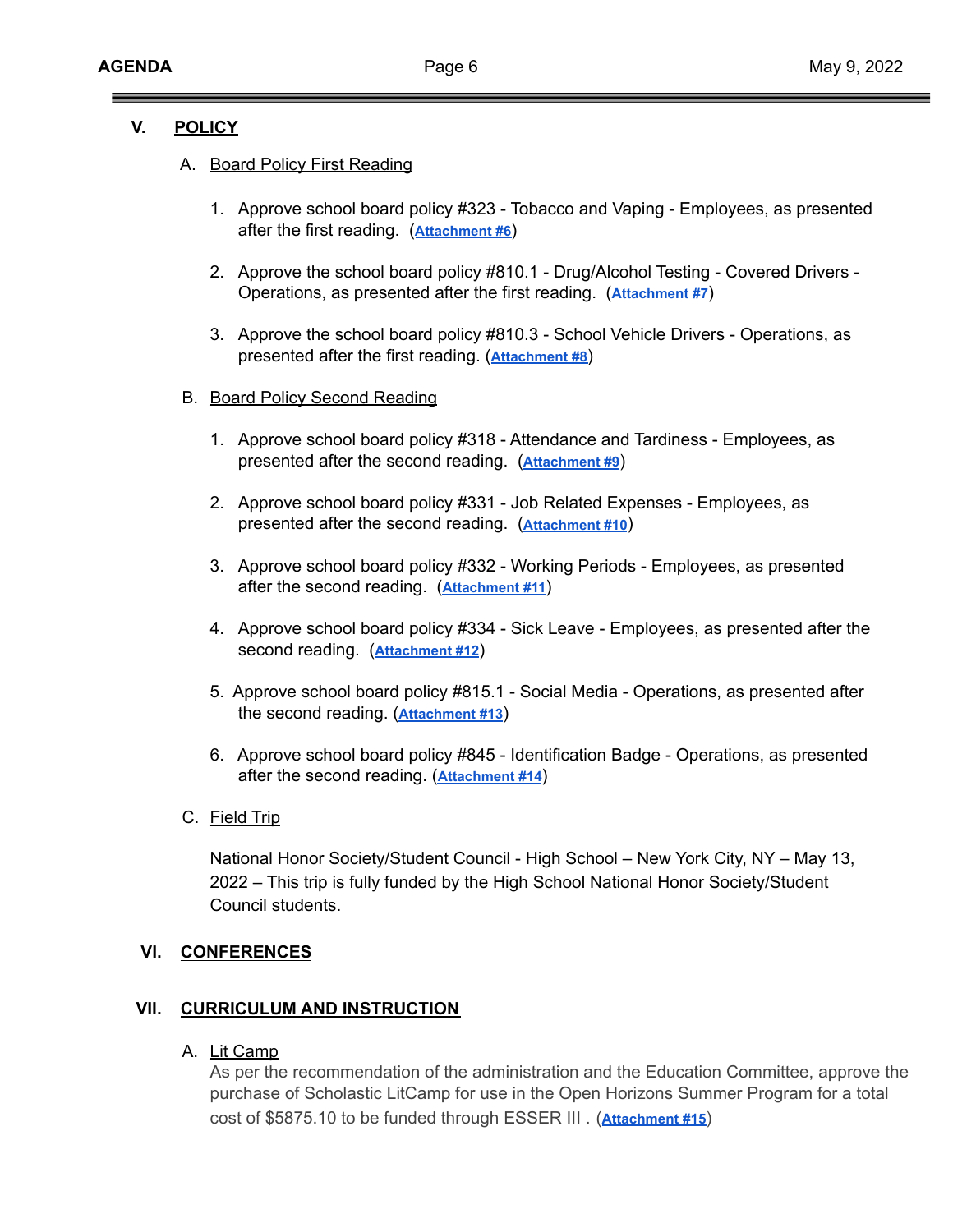- B. As per the recommendation of the administration, allow administration to sign the CLIU 21 TransPerfect Agreement to provide language interpreting related services as needed for the 2022-2023 school year. (**[Attachment #16](https://drive.google.com/file/d/1w1aYa48GK8kKrsiabrTK-YZ9xecxul0g/view?usp=sharing)**)
- C. As per the recommendation of the administration, approve to authorize proper officials to enter into an agreement for one Northern Lehigh School District student with special needs to attend Hogan Learning Academy LLC in accordance with the promises and covenants contained in the agreement. This agreement is effective August 22, 2022 and terminates on August 18, 2023. (**[Attachment #17](https://drive.google.com/file/d/1ezgr0UfpH_f9rcLlwdWohQvTfV_WsjLp/view?usp=sharing)**)
- D. As per the recommendation of the administration, authorize administration to sign the Pediatric Therapeutic Services Agreement to provide services to the Northern Lehigh School District, effective July 1, 2022 through June 30, 2025. Funding through Special Education Budget. (**[Attachment #18](https://drive.google.com/file/d/1-nwbHrWSVWqBVsm_swvN5u53aZcSavDs/view?usp=sharing)**)
- E. Induction and/or New Teacher Program

Approve the following teachers as helping teachers in the Northern Lehigh School District Induction Program for the 2022-2023 school year:

| <b>Helping Teacher</b> | Inductee or New Teacher | <b>Stipend</b> |
|------------------------|-------------------------|----------------|
| Nicole Nightlinger     | Megan Starner           | \$200.00       |
| Susan Mendes           | Susan Holland           | \$200.00       |
| Jennifer Butz          | Brittany Warner-Maidman | \$200.00       |

#### **VIII. OLD BUSINESS**

#### **IX**. **NEW BUSINESS**

A. As per the recommendation of the administration and Technology, Buildings & Grounds Committee, approve to allow Drum Corps International to utilize the High School, Fields, Field House, and Stadium Complex, on August 4-6, 2022 for Santa Clara Vanguard to practice and prepare for their competition in Allentown the evening of August 6, 2022. Their rehearsal in Bulldog Stadium is open to the local community at no cost to spectators.

#### **X. (a) FINANCIAL**

- A. Approve the Following Financial [Reports](https://drive.google.com/file/d/1o-80gQJVj_uemKlbdPqJDuoGpzv6Vht4/view?usp=sharing):
	- 1. General Fund Account month of April 2022
	- 2. Cafeteria Fund Account month of April 2022
	- 3. NLMS Student Activities/Clubs Accounts month of April 2022
	- 4. NLHS Scholarship Account month of April 2022
	- 5. NLHS Student Activities/Clubs Account month of April 2022
- B. Approve the Following List of **[Bills](https://drive.google.com/file/d/15zBOHhjDE9rvssoA_1ew7v9P6Iatf9z5/view?usp=sharing)**:
	- 1. General Fund months of April and May, 2022
	- 2. Cafeteria Fund months of April and May, 2022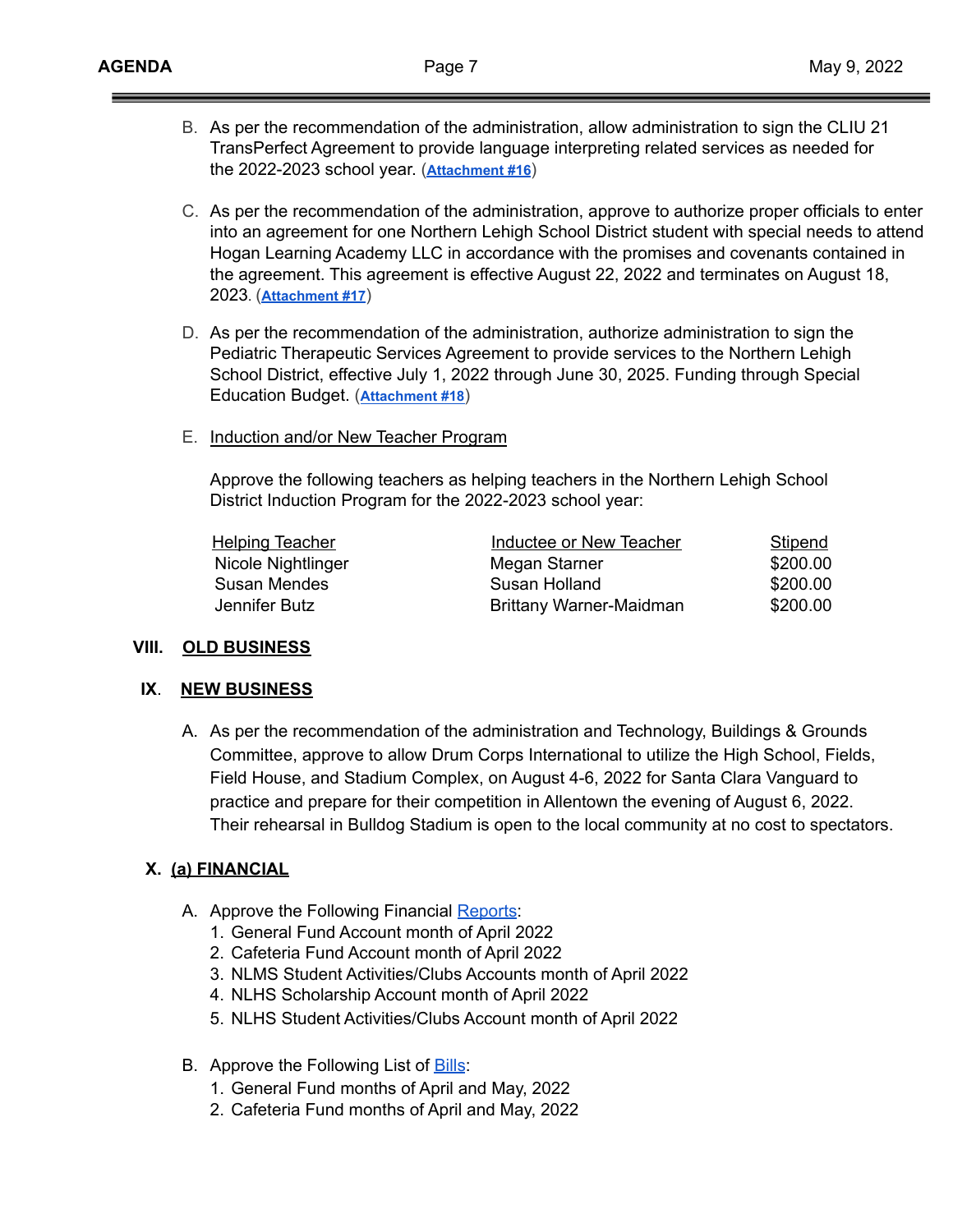- C. As per the recommendation of the administration and Technology, Buildings & Grounds Committee, approve the awarding of a 3 year service agreement for water treatment services for cooling towers, chilled water and hot water systems by Rochester Midland Corporation Funding is from the 22 - 23 SY building and grounds general operating budget. **([Attachment #19\)](https://drive.google.com/file/d/1iAUgRH5NGtz4ACZJpgT2U-nBTSSrCa9q/view?usp=sharing)**
- D. Approve the resolution to appoint Jon Rinker as Slatington tax collector, effective February 21, 2022 due to the resignation of Gwyneth Jones. **[\(Attachment #20](https://drive.google.com/file/d/1KU2XWqQ8V6FCfcLyKALaLJP8Ef9TPZVq/view?usp=sharing))**
- E. Approve and appoint the following individual as required by House Bill 1590, deputy tax collector be appointed in the event the tax collector becomes incapacitated.

## **BOROUGH OF SLATINGTON:** Deborah Rinker

- F. As per the recommendation of administration, approve the agreement with ProCare to provide contracted services of a certified school psychologist to the Northern Lehigh School District from May 3, 2022 to June 30, 2022. Funding through the Special Education Budget. **([Attachment #21](https://drive.google.com/file/d/1S3P0aNLSeMQje2umG7yigzuvbj1SMBIf/view?usp=sharing) and [Attachment #22\)](https://drive.google.com/file/d/15WKIEDAL2XnLa7Qcc6Ykpua6Z5rs2cfu/view?usp=sharing)**
- G. As per the recommendation of administration, approve to authorize proper officials to continue an agreement between the Northern Lehigh School District and Frontline Education for the purpose of providing web-based applications for planning, reporting, monitoring and archiving student data in compliance with federal and state mandated regulations. The cost for these services will be \$3479.45, this is an increase of \$181.39 for the 2022-2023 school year. **([Attachment #23\)](https://drive.google.com/file/d/1afLI0jnSN77bE_vIr5eMO0hkqEIJwWn8/view?usp=sharing)**
- H. As per the recommendation of the administration and Technology, Buildings & Grounds Committee, approve the awarding of fuel bid to the following company with a contract period of July 1, 2022 to June 30, 2023:

#### **#2 GRADE FUEL OIL TANK TRANSPORT DELIVERY**

Awarded to Petroleum Traders at a firm price of \$3.1639 per gallon (item #3 on bid summary). **([Attachment #24\)](https://drive.google.com/file/d/10PMuYTiJwWoLnntFAEJlWv_d0V_7F2sH/view?usp=sharing)**

- I. As per the recommendation of the administration, approve the agreement with USA Staffing Services' to provide contracted services of a Licensed Practical Nurse to the Northern Lehigh School District for the 2022-2023 school year. Funding through the ESSER grant. **[\(Attachment #25](https://drive.google.com/file/d/1nc9L_xmx2cBC7EJpe76k8NZLZOVMAof-/view?usp=sharing) and [Attachment #26\)](https://drive.google.com/file/d/1D0f2i7Uyq5F6nbvtNMMPZQBAxjFvy1bc/view?usp=sharing)**
- J. Allow administration to sign the CLIU Technology Pool Consortium Agreement for the 2022-2023 school year, cost not to exceed \$792.00. **([Attachment #27\)](https://drive.google.com/file/d/1WX_BTHpeRrTO0TR5xo-pN2TmVjCdEBOt/view?usp=sharing)**

## **X**. **(b) FINANCIAL**

## Election of Treasurer

Election of a Treasurer for the 2022-2023 fiscal year, as required by Section 404 of the Pennsylvania School Code of 1949, as amended.

**RECOMMEND** .... That the Board of Education elects as Treasurer for the 2022-2023 fiscal year, effective July 1, 2022 through June 30, 2023.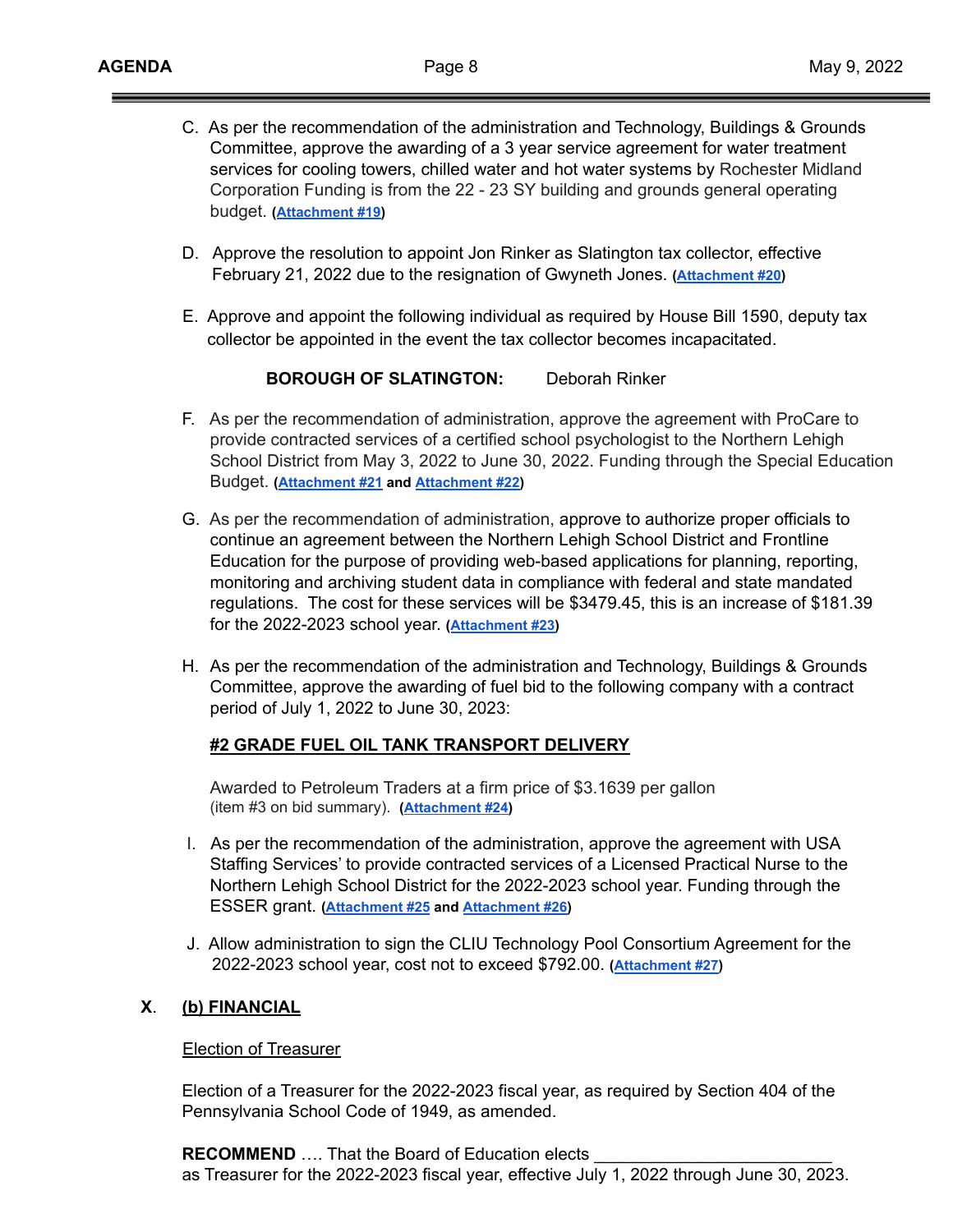## **XI. ADOPTION OF THE PROPOSED FINAL BUDGET FOR 2022-2023**

It is recommended that the Board of Education adopts the proposed general fund final budget of the Northern Lehigh School District for the 2022-2023 school year in the amount of \$37,650,443.00. The preliminary budget is adopted with a 24.5768 millage rate for Lehigh County and a 70.2118 millage rate for Northampton County.

## **XII. ADOPTION OF THE LEGAL NOTICES FOR PER CAPITA TAXES FOR 2022-2023**

#### **Legal Notice**

Authorize the Secretary to publish a Legal Advertisement notifying every resident or inhabitant within the territorial limits of the school district of Northern Lehigh attaining eighteen (18) years of age, and every resident or inhabitant in said school district to notify the proper Per Capita Tax Enumerator within twelve (12) months of his or her becoming a resident or inhabitant, in accordance with the School Laws of Pennsylvania, Section 680, as amended June 16, 1972, Act 138. The assessors to contact are as follows:

|                              | <b>BOROUGH OF WALNUTPORT</b> Annette Lacko - Borough Secretary<br><b>Walnutport Borough Building</b><br>417 Lincoln Ave. Walnutport, PA 18088<br>610-767-1322 |
|------------------------------|---------------------------------------------------------------------------------------------------------------------------------------------------------------|
| <b>WASHINGTON TOWNSHIP</b>   | Joan Jones - Assistant Secretary/LST Tax Collector<br>Washington Township Municipal Building<br>7951 Center St., Emerald, PA 18080<br>610-767-8108            |
| <b>BOROUGH OF SLATINGTON</b> | Daniel Stevens - Borough Manager<br>125 South Walnut Street<br>Slatington, PA 18080<br>610-767-2131                                                           |

#### **XIII. LEGAL**

- A. Expulsion Hearing Waiver Approval
	- 1. The Board agrees to expulsion hearing waiver for Student #2590128. Student and guardian have agreed to waive their right to a formal expulsion hearing in front of the School Board and have also agreed to disciplinary action outlined in the waiver.
	- 2. The Board agrees to expulsion hearing waiver for Student #2590144. Student and guardian have agreed to waive their right to a formal expulsion hearing in front of the School Board and have also agreed to disciplinary action outlined in the waiver.

#### **XIV. CORRESPONDENCE**

#### **XV. INFORMATION**

1. Minutes of the Lehigh Carbon Community College Board of Trustees meetings held on [February](https://drive.google.com/file/d/17DEIxp-1aLsCXqAadjirzH5vIICZMfKS/view?usp=sharing) 3, 2022.